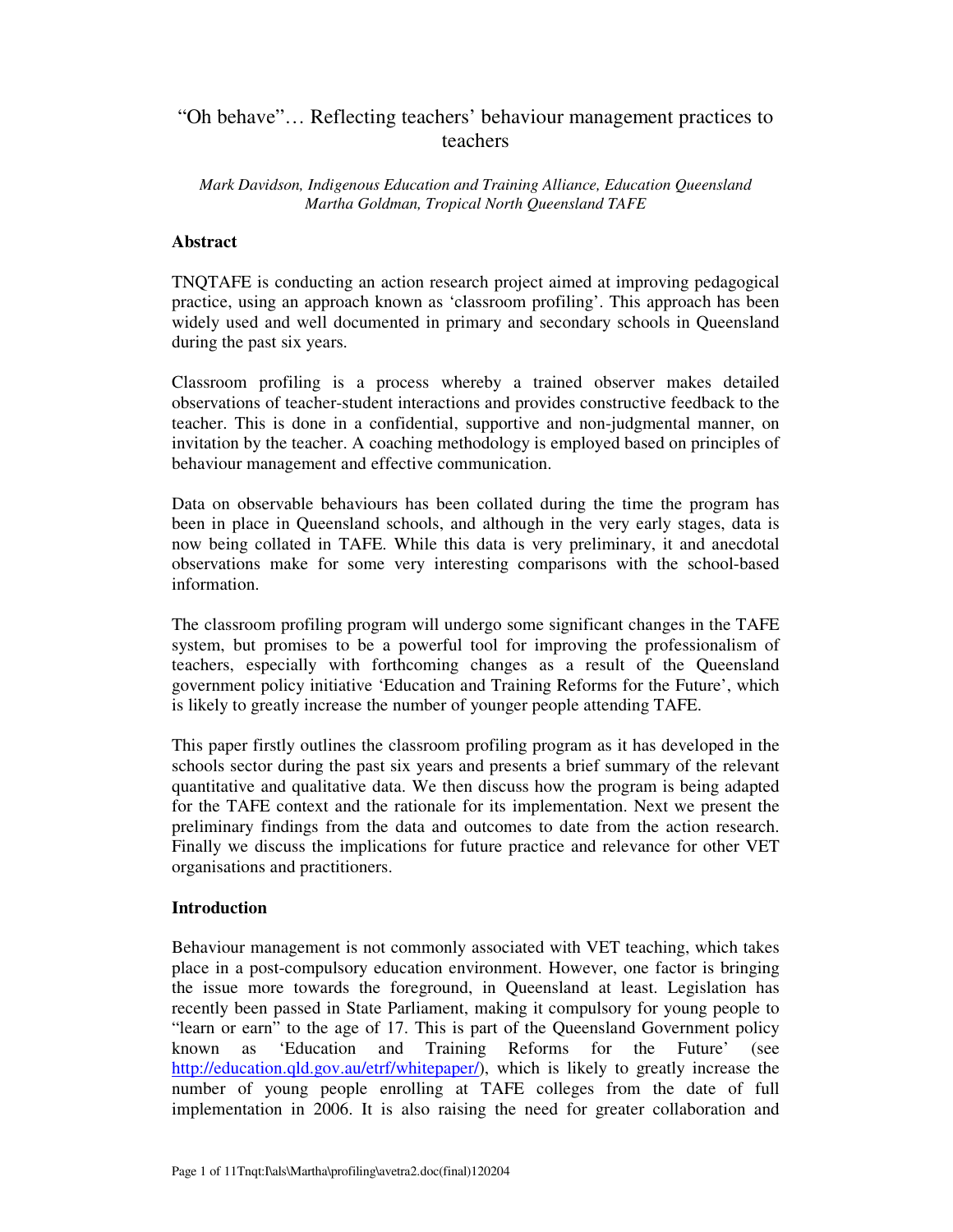partnerships between the VET sector and the Education sector (managed under two separate departments in Queensland). The pilot program described in this paper is a local, grassroots example of such a partnership.

A tool to assist in the development of a supportive school environment has been in widespread use in primary and secondary schools in north Queensland for the past six years. The tool, known as 'classroom profiling', was first developed by Mark Davidson, Education Queensland's Senior Project Officer for the Cairns and Cape District, in 1996. The process involves a trained 'profiler' observing a teacher and providing feedback. This is done in a confidential, non-judgmental manner, on invitation by the teacher. Well-researched theory and practice of behaviour management are the foundations of the process.

Recently Tropical North Queensland TAFE has begun to implement the process of 'classroom profiling'. Naturally it has undergone (and will continue to undergo) some changes due to the very different context in which it is taking place. This paper firstly describes the 'classroom profiling' process and its rationale, then discusses the implementation and findings to date in the TAFE context.

# **The 'classroom profiling' program**

# *Behaviour management theories*

Porter (2000) outlines a range of approaches to behaviour management and school discipline and notes that these all differ in their philosophical assumptions regarding the nature of childhood, the conditions necessary for learning to occur, the purpose of discipline, the reasons for disruptive behaviour, and the roles and status accorded to teachers and to students. According to Porter, different approaches to school discipline have different goals, including *order*, *compliance, self-discipline, emotional regulation, cooperation* and *integrity*. There is not space here to outline the theories but we can summarise them as ranging on a continuum from autocratic to 'laissezfaire' as shown in the following figure:



Figure 1 Adapted from Porter 2000:11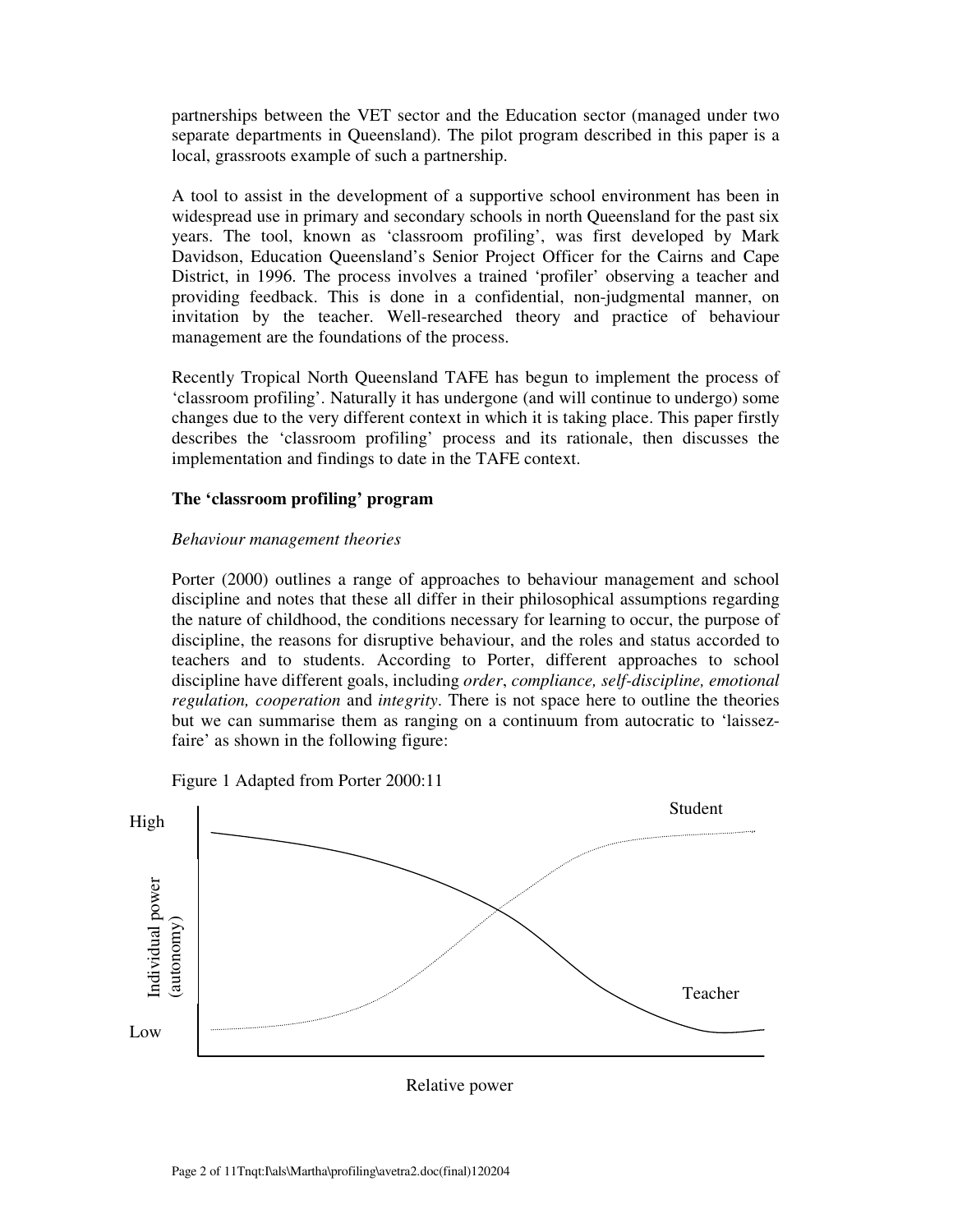| <b>Autocratic</b> | <b>Authoritarian</b>                                                                                             | Authoritative/<br><b>Democratic</b>                  | Liberal | Laissez-faire |
|-------------------|------------------------------------------------------------------------------------------------------------------|------------------------------------------------------|---------|---------------|
| *Dobson           | * Limit-setting<br>* Applied<br>behaviour<br>analysis<br>* Cognitive<br>behaviourism<br>* Neo-Adlerian<br>theory | * Humanism<br>* Choice theory<br>* Systems<br>theory |         | * Neill       |

Porter (2000:14) suggests that there is little empirical evidence for the superiority of any of the theories and indeed "no consensus on how to define effectiveness". However there are other criteria teachers can use to evaluate the theories and make an informed choice. Porter argues that when considering the effectiveness of each theory one should question "effective at what?" Teachers should examine the goals of each approach and also consider comprehensiveness, practical requirements, educational value and ethics when evaluating theories.

# *The classroom profiling system*

The classroom profiling system as developed by Mark Davidson takes as its basic premise the principle that teachers need to focus on changing their own behaviour, not the behaviour of the students. The foundation of the program is the "ten micro-skills" for managing behaviour, which are teacher strategies adapted from Glasser (1990), Richmond (1995), Rogers (1995), Mark's own experience as an educator, and further developed and refined through discussions with trained profilers at annual 'refresher' courses. The ten micro-skills and their primary purposes are:

- 1. **Establishing expectations** to clearly articulate and demonstrate the boundaries of pro-social behaviour
- 2. **Giving instructions** to give a clear direction about what to do 2b) **Verbal and non-verbal redirections** – to redirect student behaviour using positive non-confrontational methods
- 3. **Waiting and scanning** to wait 5-10 seconds after giving an instruction, giving students time to process the direction
- 4. **Cuing with acknowledgment** to acknowledge students' on-task behaviour with the intention of prompting another to follow suit
- 5. **Body language encouraging** to intentionally use your body language to encourage students to remain on task
- 6. **Descriptive encouraging** to encourage students to become more aware of their competence by commenting on their behaviour
- 7. **Selective attending** to intentionally give minimal attention to off-task behaviour
- 8. **Giving choices** to respectfully confront the student who is disrupting others with the available choices and their natural consequences
- 9. **Following through** resolute, planned action in the face of on-going disruptive behaviour that is seriously disturbing the learning environment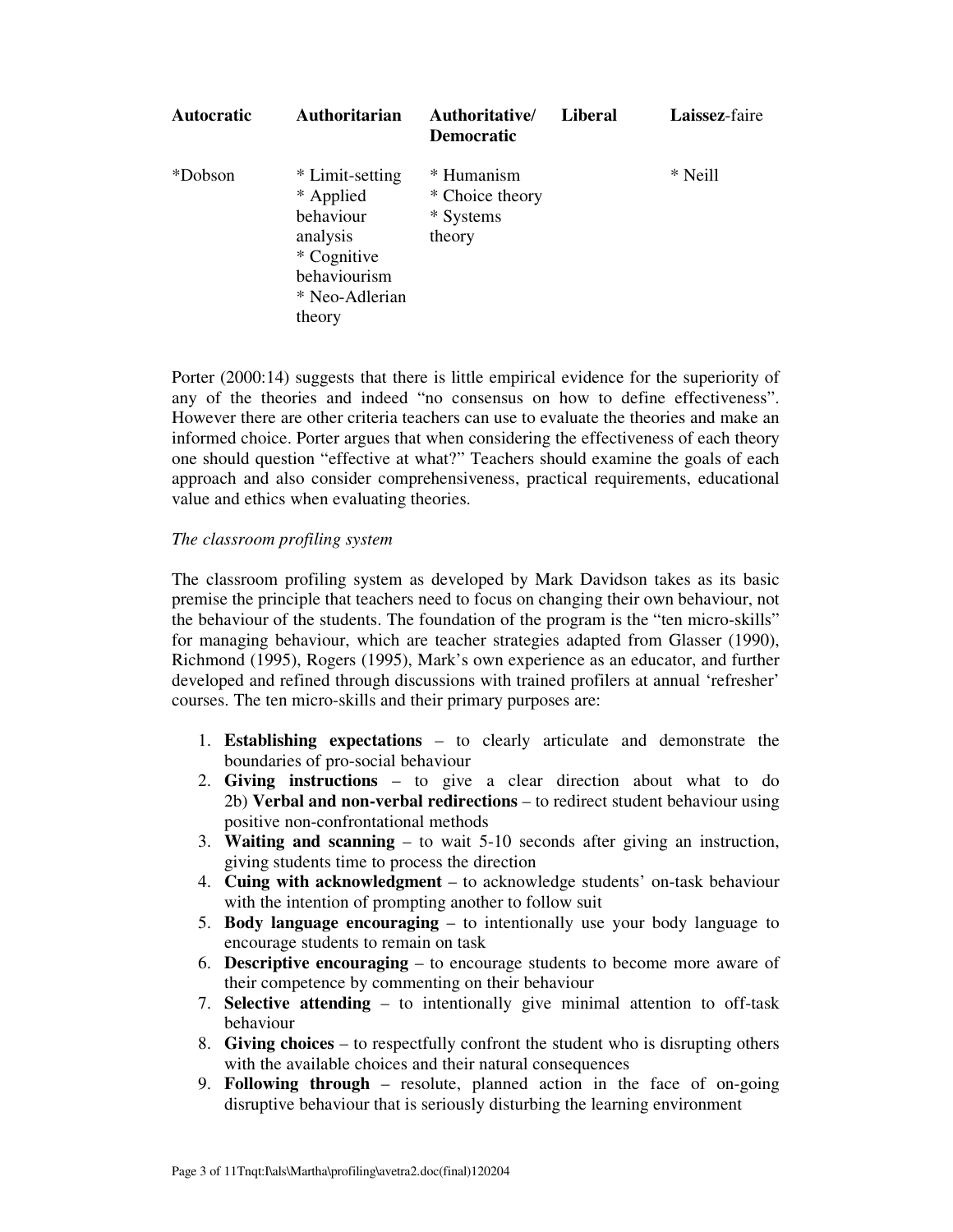10. **Defusing** – to provide an opportunity for people who have participated in, or witnessed, a potentially traumatic classroom or playground event to talk it through

#### *The profiling system in schools*

Classroom profiling has been in use in northern Queensland education districts since 1996. Currently there are over 156 trained profilers using their skills across 21 school districts. Profilers undertake an intensive course of training with Mark Davidson. The program is based around observations of a teacher interacting with students. After each observation, the teacher is able to read through the data collected and discuss the results with the profiler. The emphasis is on self-reflection, the job of the profiler being to lead the teacher to recognise positive aspects and to reflect on areas of concern. Ideally the program is implemented as a whole of school approach. Data are collated, enabling the school to evaluate the overall strategies of the school while maintaining total confidentiality. The school is given a written report and through discussions, workshops and reflection sessions with teachers and administration, the school is able to effectively review its behaviour management policy and implement initiatives as necessary.

Generally the procedure is the school invites the profiler to workshop the staff in the micro-skills as described above. The profiler discusses the concept of profiling with the staff and offers the opportunity for them to review their current practice without being judged and knowing that the results remain totally confidential. A teacher volunteers a period of time (usually about 40 minutes) for the profiler to observe. The profiler places himself or herself out of the way in the room (or other setting) but in a position to observe the teacher and students all the time. The profiler uses formatted observation sheets (see Appendices A and B) to record the frequency of use of a list of teacher behaviour management strategies, student behaviours, student entry and exit routines, any behavioural communication strategies employed, and the sequencing techniques used in the lesson. At the end of the agreed time span the profiler leaves with as little disruption as possible and makes a copy of the collected data. The original recording sheets are sealed in an envelope and made available for the teacher as soon as possible. The profiler and teacher meet at a prearranged time, preferably not immediately after, but no more than a day later than, the lesson. This gives the teacher time to read the observation sheets and to reflect on the lesson.

On average the profiler spends about 20 minutes with the teacher discussing the data recorded. The profiler may also wish to discuss how the teacher's results compare to those in 'like schools' on an individual basis. If the whole school is being profiled, this will be fed back to the whole school in the collated results. The profiler leads the discussion and would usually begin by asking, "How were the students in that lesson compared to other times?" The aim is to find out if the profiler's presence had a perceived impact upon behaviour. The profiler then attempts to get the teacher to explore the information gathered using questioning techniques such as "Is there anything that caught your eye?", "Would you like explanation on anything?" The aim is to explain the sheets and highlight any data that is important for the teacher but the profiler must remain objective. Maintaining this perspective allows the profiler to support the teacher by stating that "this is a snapshot and may not be what normally happens" or "it must be remembered that you (the teacher) are the expert in relation to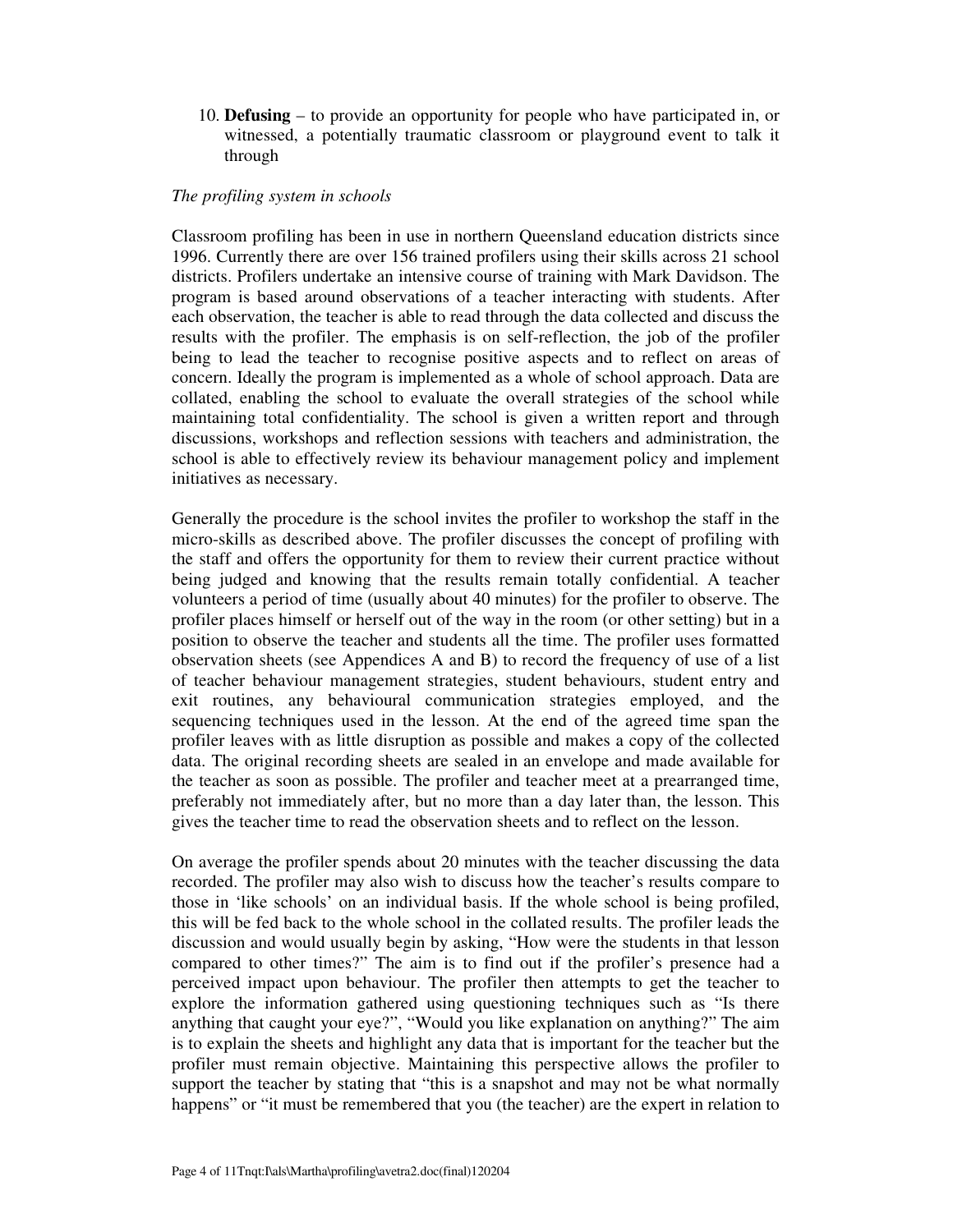the students in the class and what will and will not work" etc. The profiler must remain data driven. The underlying principle is that if a teacher is going to change something they currently do they must first recognise what they are currently doing.

#### *Collation of data*

At the completion of the observation the profiler collates the data, which allows comparison across a school and between schools. Information recorded on the observation sheets is tallied using an Excel spreadsheet. Lessons are given a code so any individual lesson can be tracked back, without identifying the teacher. Formulas are written into the spreadsheet providing automatic calculation of averages for instances of positive feedback (instance per number of minutes), frequency of instances of particular teacher strategies, use of body language, verbal redirections, student disruptive behaviour and so on. This information can then be fed back to the school to compare with like schools and to track changes over time. The information has been collated by profiling developer/trainer Mark Davidson during the time the system has been in operation in schools, through profilers sending back information from their schools as it is collated. The information is broken down to show averages for different categories of schools, eg high schools, primary schools, predominantly Aboriginal and Torres Strait Islander schools and non-Aboriginal and Torres Strait Islander schools. The collated data shows that verbal redirections are given far more frequently than any other form of behaviour management strategy.

#### **Implementation in TAFE**

#### *Background*

In August 2003 Mark Davidson was invited to run a behaviour management skills workshop at Tropical North Queensland TAFE. Staff attended the in-service and 30 feedback sheets were returned. Participants were asked to rate the session from 1 (very poor) to 5 (excellent).

The overall results were as follows:

| Presentation: | Overall rate 4.9 |
|---------------|------------------|
| Usefulness:   | Overall rate 4.8 |

Senior management at TNQT felt that in order for the session to have maximum benefit, it would need to be followed up with an implementation program. Martha Goldman was selected to undertake training as a profiler. A space was found in a training session being run at the Cairns Catholic Education Diocese. Training ran for two weeks, with a break between the two weeks during which time trainees were required to undertake a minimum of five profiling sessions, one in conjunction with Mark for quality control purposes.

Training during the first week involved intensive workshopping in the ten microskills, familiarisation with the observation sheets, and intensive practice in recording observations using videotapes of actual classroom lessons. The second week (held three weeks after the end of the first) involved discussion and reflections on the experiences of the trainee profilers, further practice in recording observations,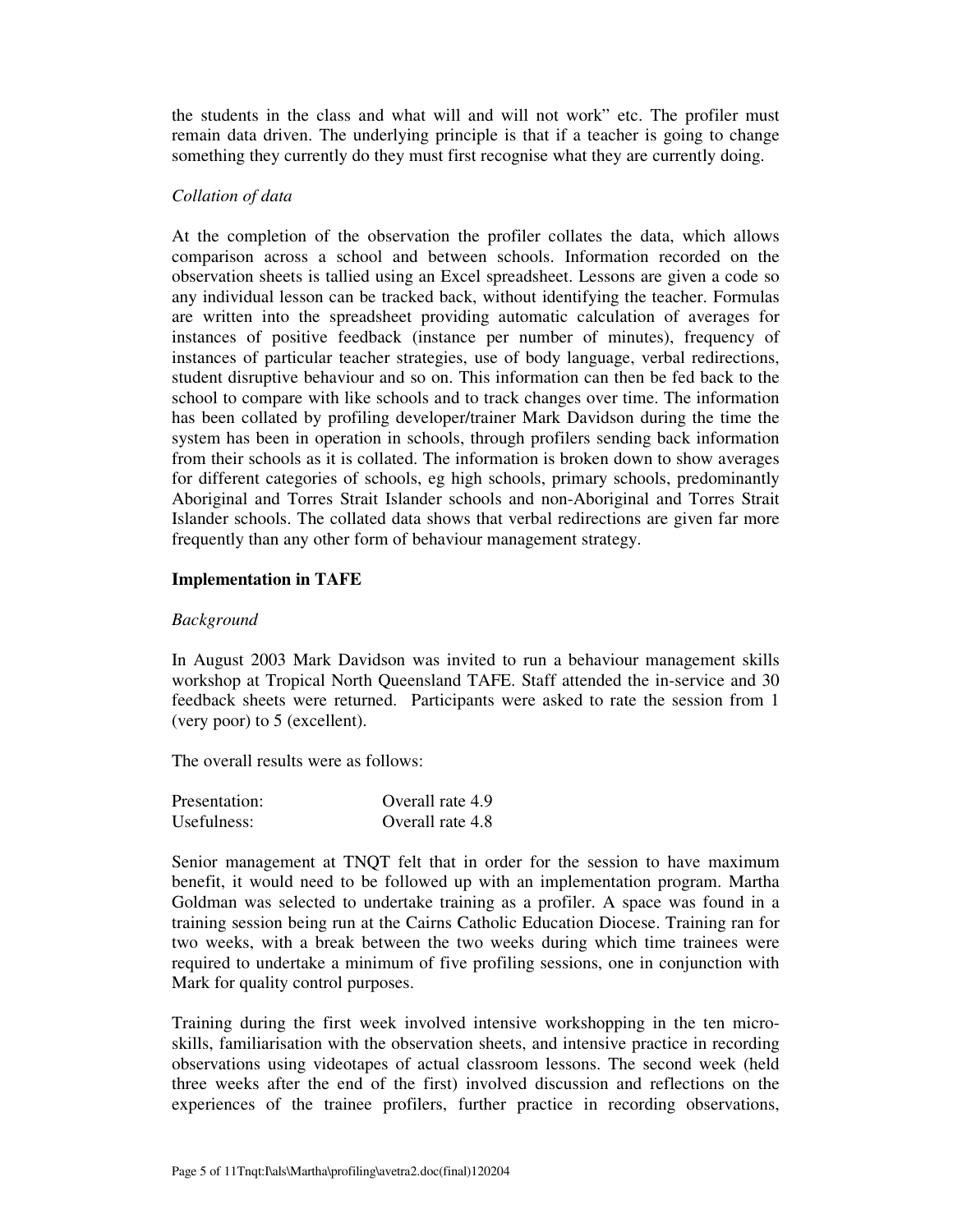instruction and practice in communication skills and techniques for reflection sessions, and training in the techniques used for collating data.

# *Behaviour management issues in TAFE*

An informal survey conducted by email showed that staff members are concerned with the following types of student behaviour issues:

- lateness
- losing class materials
- coming to class with a hangover
- not engaging in lessons
- temper tantrums
- various disabilities learning, physical, psychiatric
- interpersonal conflicts between class members
- particular students dominating class discussions
- disrupting class by interrupting with questions not related to the topic
- students not "carrying their weight" in group assessments

Behaviour issues are by no means confined to younger students. One teacher complained that a student "went off her brain" on a field trip "with the justification that 'she is an adult' and 'she has rights', along the lines that as an adult her knowledge and abilities are equal to / better than [the teacher's]". Another teacher described a mature age student in a literacy classroom who "literally would curl up in a ball and would say 'confidential' to any questions asked". Concerns with student behaviour are not restricted to teaching staff. The facilities department responded with the statement "We have too many to tell […] from paint sniffer to flasher in the library".

# *Observations in TAFE*

Six profiling sessions have been conducted at Tropical North Queensland TAFE to date. Subject areas were:

- Tourism and Hospitality communication skills and Food & Beverage service
- Trades plumbing, second year and fourth year apprentice training
- Information Technology web design

Settings included standard classroom, training restaurant, computer laboratory and workshop.

The information recorded on the **lesson flow sheet** (Appendix A) and the **frequency sheet** (Appendix B) is collated into spreadsheets which tally all occurrences and work out averages. Here is a summary of that information:

|                                                        | Total                    | Average  |
|--------------------------------------------------------|--------------------------|----------|
| Number of students                                     | 58                       | 10       |
| Length of observation                                  | 281 minutes   47 minutes |          |
| Instances of positive feedback by teacher – individual | 19                       |          |
| Instance of positive feedback by teacher – whole class | 15                       |          |
| Average instances of positive feedback                 |                          | instance |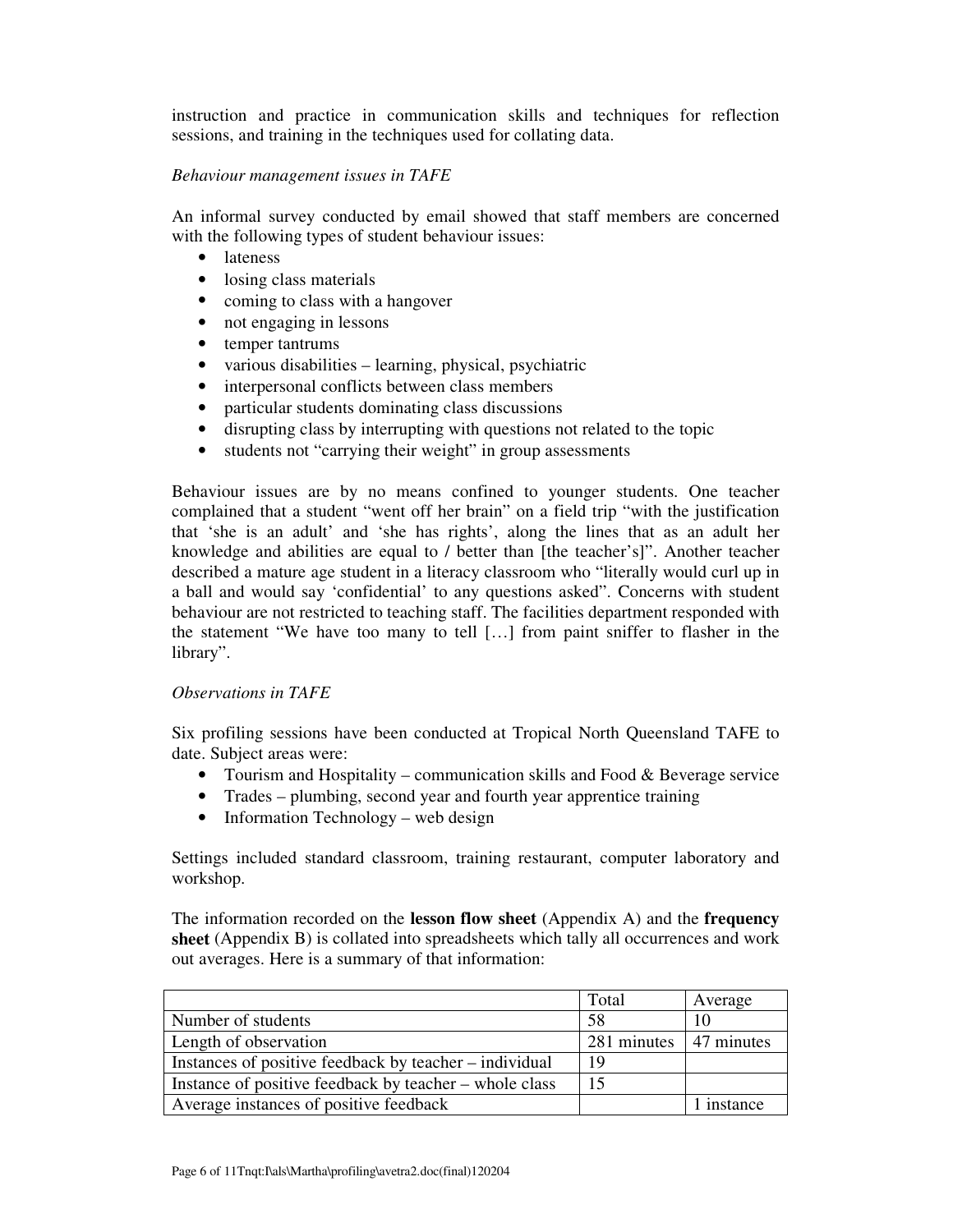|                                                         |                  | every 8    |
|---------------------------------------------------------|------------------|------------|
|                                                         |                  | minutes    |
| <b>Positive supportive strategies:</b>                  |                  |            |
| Cuing with parallel acknowledgment                      | $\overline{2}$   |            |
| Description of reality                                  | $\overline{0}$   |            |
| Descriptive encouragement                               | $\overline{2}$   |            |
| (the above 3 are tallied together)                      |                  | 1 instance |
|                                                         |                  | every 70   |
|                                                         |                  | minutes    |
| Peripheral vision while working                         | 3                | 1 instance |
|                                                         |                  | every 94   |
|                                                         |                  | minutes    |
| Other eg. move student in room, indicate post-lesson    | $\Omega$         |            |
| discussion etc (as per frequency sheet)                 |                  |            |
| Body language eg. non-verbal redirection, pause in talk | $\Omega$         |            |
| etc (as per frequency sheet)                            |                  |            |
|                                                         | 6                |            |
| <b>Verbal redirections</b>                              |                  | 1 instance |
|                                                         |                  | every 47   |
|                                                         |                  | minutes    |
| Give choice; follow-through; time-out                   | $\overline{0}$   |            |
| <b>Inappropriate teacher strategies</b>                 | $\overline{0}$   |            |
| <b>Student behaviours:</b>                              |                  |            |
| <b>Verbal aggression</b>                                | $\boldsymbol{0}$ |            |
| <b>Disruptive behaviours:</b>                           |                  | In total 1 |
| Calling out to teacher                                  | 1                | instance   |
| Gesturing inappropriately                               | 5                | every 28   |
| Talking while teacher is talking                        | 4                | minutes    |

The collated data for the lesson flow sheet shows that in 33% of instances students enter the learning space under teacher direction, with 67% entering in their own time. All instances were observed to be routine, ie non-disruptive. 15 of the total of 58 students arrived late. Some form of teacher greeting of students occurred in 67% of cases. In 69% of cases students were on task within 1-3 minutes; 23% within 3-5 minutes and 8% in 10 or more minutes. The average time for a change from first to second activity was 24.3 minutes. In all instances students appeared to be "working from routine", ie the change from one activity to another was smooth. In all instances teachers used a calm, firm, friendly, measured tone of voice. 50% of lessons were mainly teacher-directed, which usually means there is little teacher movement about the room. In all other instances, teacher movement was high. Teacher initiated movement to students constituted 73% of movements, with 27% student initiated. Rules governing behaviour appeared to be clear in all lessons observed.

#### **Summary and conclusions**

Obviously the sample to date is far too small to draw any wide-ranging conclusions. There were no serious examples of disruptive student behaviour observed, although some of the anecdotal evidence mentioned earlier indicates that it does occur. Teachers displayed competence and a positive approach to managing student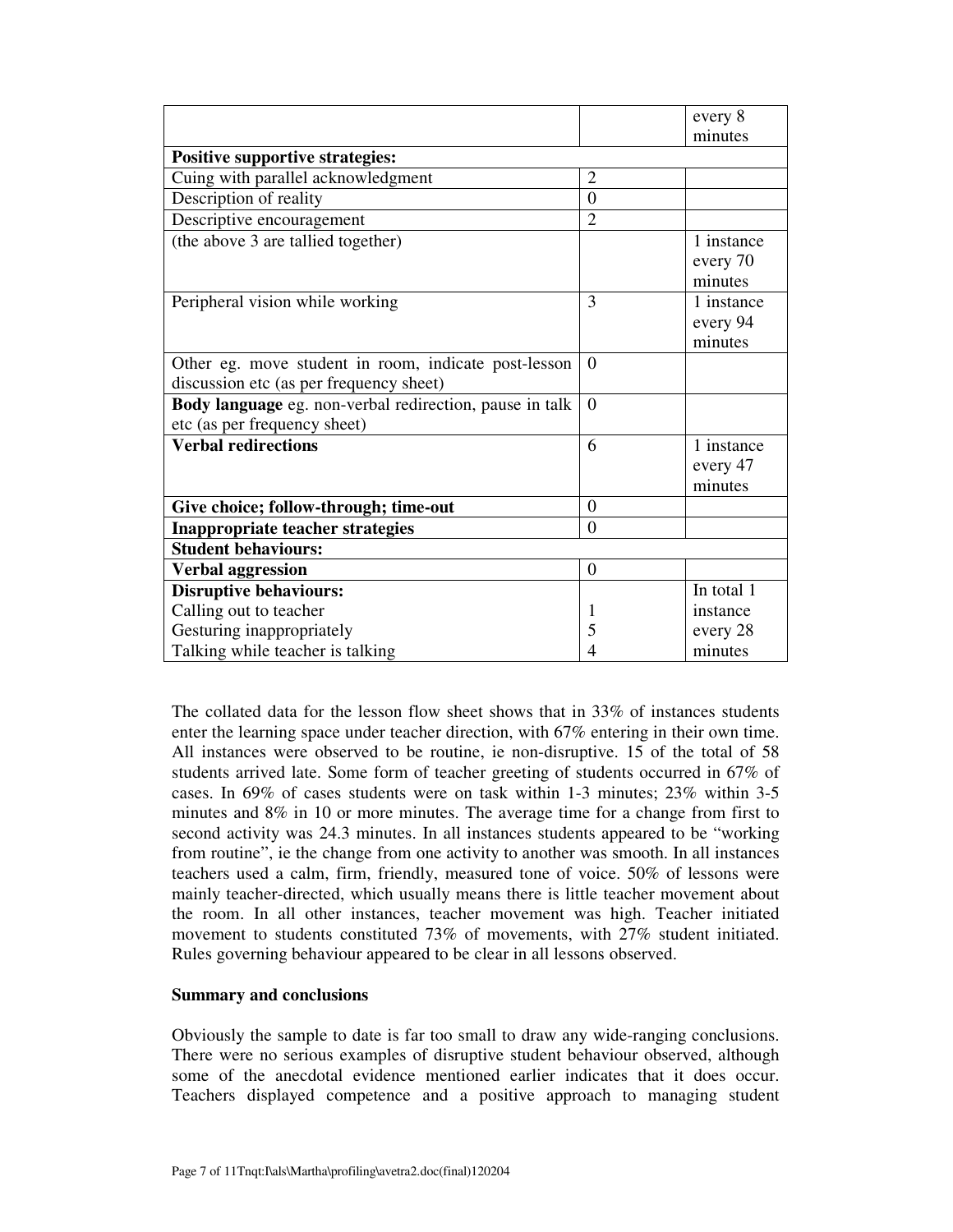behaviour, but a fairly limited range of strategies. It is hoped that further workshops in use of the micro-skills might extend the range of strategies teachers employ. It is also hoped that further observations will provide a much richer source of data, and that implementation of the classroom profiling system in TAFE will build a culture that actively encourages development of teaching skills.

Plans for TAFE in 2004 are to:

- Change the name in TAFE from "profiling" to TROPIC (Teachers Reflecting On Practices In Classrooms)
- Conduct at least one observation and reflection session per week
- Continue to refine the observation sheets to capture information relevant to the VET context
- Continue collecting and collating data
- Develop a community of practice within the Institute that will take an action research approach to the data to effect positive change in teaching practices
- Conduct regular workshops within faculties on using the micro-skills
- Train two more profilers (or TROPIC leaders)
- Develop resources for TAFE training (eg videos of TAFE lessons for observation practice)
- Train a trainer

It is hoped that a TAFE employee can be trained as a trainer in the profiling system, to enable it to spread beyond Tropical North Queensland TAFE, to other TAFE institutes and VET providers.

# **References**

Education and Training Reforms for the Future, Queensland Government policy website, http://education.qld.gov.au/etrf/whitepaper

Glasser, W. 1990, *The Quality School: Managing Students without Coercion*, Harper Collins, New York

Porter, L. 2000, *Student Behaviour Theory and Practice for Teachers*, 2<sup>nd</sup> edition, Allen & Unwin Pty Ltd, Australia

Richmond, C. 1996, *Behaviour Management Skill Training Handbook*, Queensland Department of Education, Australia

Rogers, B. 1995, *Behaviour Management: A whole-school approach*, Ashton Scholastic, Australia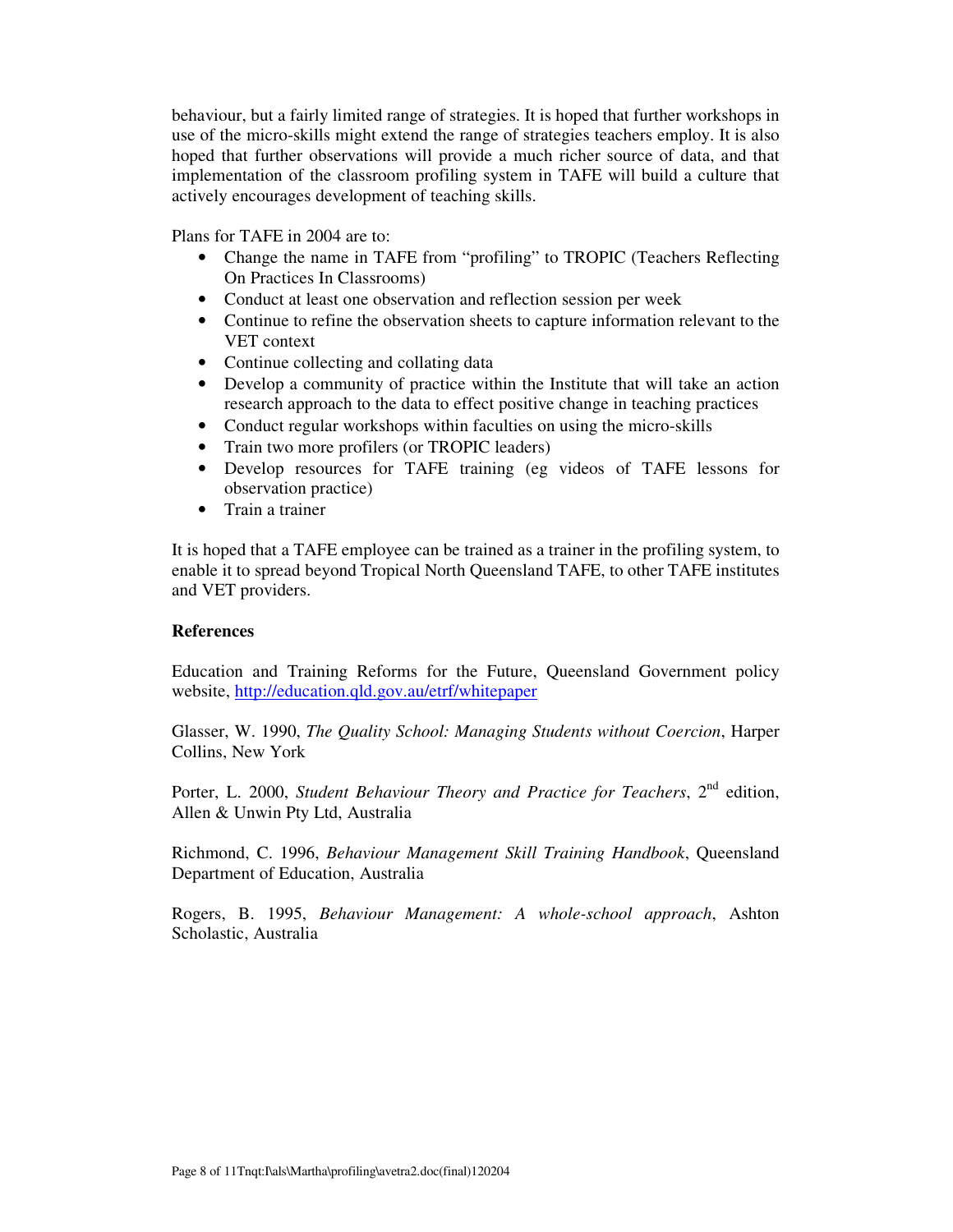| <b>Appendix A: Lesson Flow sheet</b><br>$Lesson : \_$             |                                                                                                                                                                                                 |                                                        |
|-------------------------------------------------------------------|-------------------------------------------------------------------------------------------------------------------------------------------------------------------------------------------------|--------------------------------------------------------|
| M                                                                 |                                                                                                                                                                                                 |                                                        |
| No. students: F<br><b>Total</b>                                   |                                                                                                                                                                                                 |                                                        |
| student entry                                                     | teacher instruction<br>in own time                                                                                                                                                              | routine $Y/N$                                          |
| Y/N<br>late students                                              | Response : Positive student outcome / Negative student outcome<br>No Response : Positive student outcome / Negative student outcome                                                             |                                                        |
| greeting                                                          | yes / no friendly / relaxed<br>whole group / individual                                                                                                                                         |                                                        |
| <b>Instruction Time</b>                                           | $5-10$ min<br>$10+ min$<br>$1-3$ min<br>$3-5$ min<br>$1-3$ min<br>$3-5$ min<br>$5-10$ min<br>$10+ min$<br>$1-3$ min<br>$3-5$ min<br>$5-10$ min<br>$10+ min$<br>comment :                        | concepts/instructions clear<br>Y/N<br>Y/N<br>Y/N       |
| when change during session occurred<br>strategies used for change | 0 5 10 15 20 25 30 35 40 45 50 55 60 65 70 75 80<br>previous lesson reviewed<br>Y/N<br>students working from routine<br>Y/N<br>use of time encouragers<br>Y/N<br>Y/N<br>use of other encourager | Y/N<br>Y / N<br>Y/N<br>Y/N<br>Y/N<br>Y/N<br>Y/N<br>Y/N |
| behavioural communication techniques                              | instructions followed<br>questioning for understanding<br>reflection<br>active listening                                                                                                        |                                                        |
| use of voice / tone                                               | calm firm<br>friendly<br>measured                                                                                                                                                               |                                                        |
| enter secondary behaviour                                         | yes / no<br>comments                                                                                                                                                                            |                                                        |
| class discussion<br>post lesson discussions for behaviour         | at end of lesson / period<br>re : curriculum / behaviour / neither<br>yes / no / unnecessary                                                                                                    |                                                        |
| move about to students working                                    | <b>Teacher Initiated</b>                                                                                                                                                                        | <b>Student Initiated</b>                               |
| individually or in groups<br><b>MALE</b>                          |                                                                                                                                                                                                 |                                                        |
|                                                                   |                                                                                                                                                                                                 |                                                        |
| <b>FEMALE</b>                                                     |                                                                                                                                                                                                 |                                                        |
| <b>GROUP</b>                                                      |                                                                                                                                                                                                 |                                                        |
| teacher movement about the room                                   | low medium high                                                                                                                                                                                 |                                                        |
| use of assistants                                                 | engaged purposefully                                                                                                                                                                            | high                                                   |
| assistants move about to students                                 | frequency:                                                                                                                                                                                      |                                                        |
| rules clear                                                       | yes / no                                                                                                                                                                                        |                                                        |
| rules referred to                                                 | yes / no / unnecessary                                                                                                                                                                          |                                                        |
| student exit                                                      | teacher instruction<br>in own time                                                                                                                                                              | routine $Y/N$                                          |
| during lesson<br>student exit                                     | teacher instruction<br>in own time                                                                                                                                                              | routine $Y/N$                                          |
| end of lesson<br>parting formalities                              | friendly / relaxed<br>yes / no                                                                                                                                                                  | whole group / individual                               |
|                                                                   |                                                                                                                                                                                                 |                                                        |

**created by Mark Davidson 1996 updated April 2003 [TAFE version Oct 03]**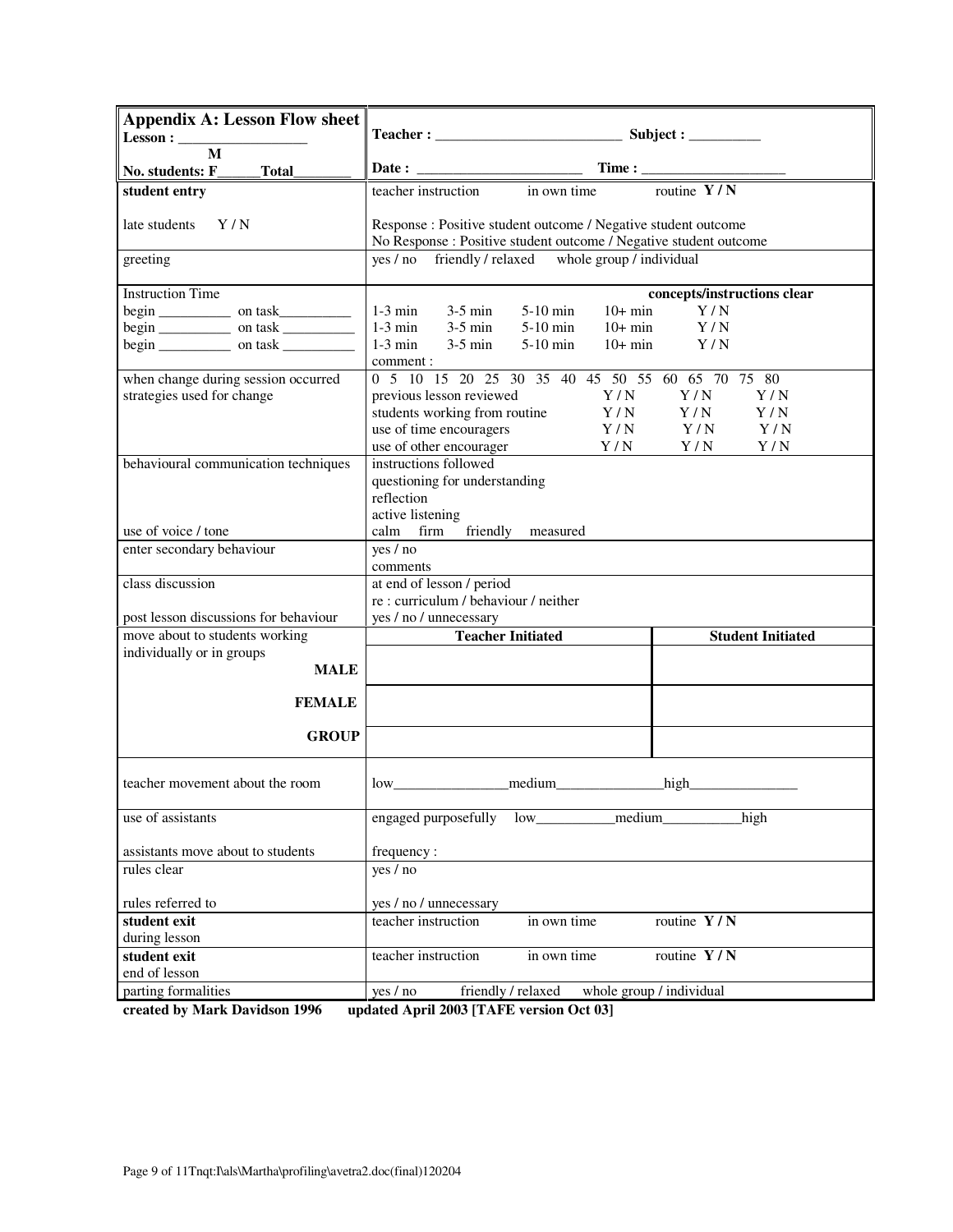|                    | No. Students : $_M =$ male $F =$ female                 | $M = male F = female$<br>subject: |
|--------------------|---------------------------------------------------------|-----------------------------------|
|                    | Lesson :<br>Date:                                       | NAME:<br>TIME:                    |
|                    | <b>TEACHER STRATEGIES</b>                               | <b>FREQUENCY</b>                  |
| <b>POSITIVE</b>    | individually<br>(verbal &                               |                                   |
| <b>FEEDBACK</b>    | whole class<br>non-verbal)                              |                                   |
|                    | group                                                   |                                   |
|                    | cueing with parallel acknowledgment                     |                                   |
|                    | description of reality                                  |                                   |
|                    | descriptive encouraging                                 |                                   |
| <b>POSITIVE</b>    | distraction / diversion                                 |                                   |
|                    | indicate post lesson discussion                         |                                   |
| <b>SUPPORTIVE</b>  | move student in room                                    |                                   |
|                    | peripheral vision while working and                     |                                   |
| <b>STRATEGIES</b>  | time occurred                                           |                                   |
|                    | tactical ignoring / selective attending                 |                                   |
|                    | varying voice volume / intonation                       |                                   |
|                    | waiting and scanning / take up time                     |                                   |
|                    | when / then or yes, if statements                       |                                   |
|                    | non-verbal redirection                                  |                                   |
| <b>BODY</b>        | proximity                                               |                                   |
|                    | pause in talk                                           |                                   |
| LANGUAGE           | smile to control behaviour                              |                                   |
|                    | non-verbal directional action eg. turn off light        |                                   |
|                    | individual close talk                                   |                                   |
|                    | curriculum redirection eg. "Number 1 is<br>Mark?"       |                                   |
|                    | questioning to redirect "what are you doing?"           |                                   |
| ORAL               | humour to control behaviour                             |                                   |
|                    | call student's name                                     |                                   |
| <b>REDIRECTION</b> | redirection given                                       |                                   |
|                    | across room to individual                               |                                   |
|                    | I & we statements                                       |                                   |
|                    | oral direction phrase eg "Stop look listen"             |                                   |
|                    | give choice                                             |                                   |
|                    | follow through / consequences applied                   |                                   |
|                    | TIME-OUT in / out / other / room                        |                                   |
|                    | follow through in aroused state                         |                                   |
|                    | give choices but not follow through                     |                                   |
|                    | give choice with negative/threatening tone              |                                   |
|                    | overlook very inappropriate behaviour                   |                                   |
|                    | put downs                                               |                                   |
|                    | raise voice                                             |                                   |
|                    | respond with negative/threatening tone                  |                                   |
|                    | sarcasm                                                 |                                   |
|                    | send to time out without choice                         |                                   |
|                    | you / why statements                                    |                                   |
|                    | <b>STUDENT BEHAVIOURS</b>                               |                                   |
|                    | cursing/swearing                                        |                                   |
| verbal             | talking back to teacher                                 |                                   |
| aggression         | teasing                                                 |                                   |
|                    | threatening                                             |                                   |
|                    | calling out - other                                     |                                   |
|                    | calling out-teacher                                     |                                   |
| disruptive         | gesturing inappropriately (incl. non verbal<br>teasing) |                                   |
|                    |                                                         |                                   |

# **Appendix B: Frequency sheet**